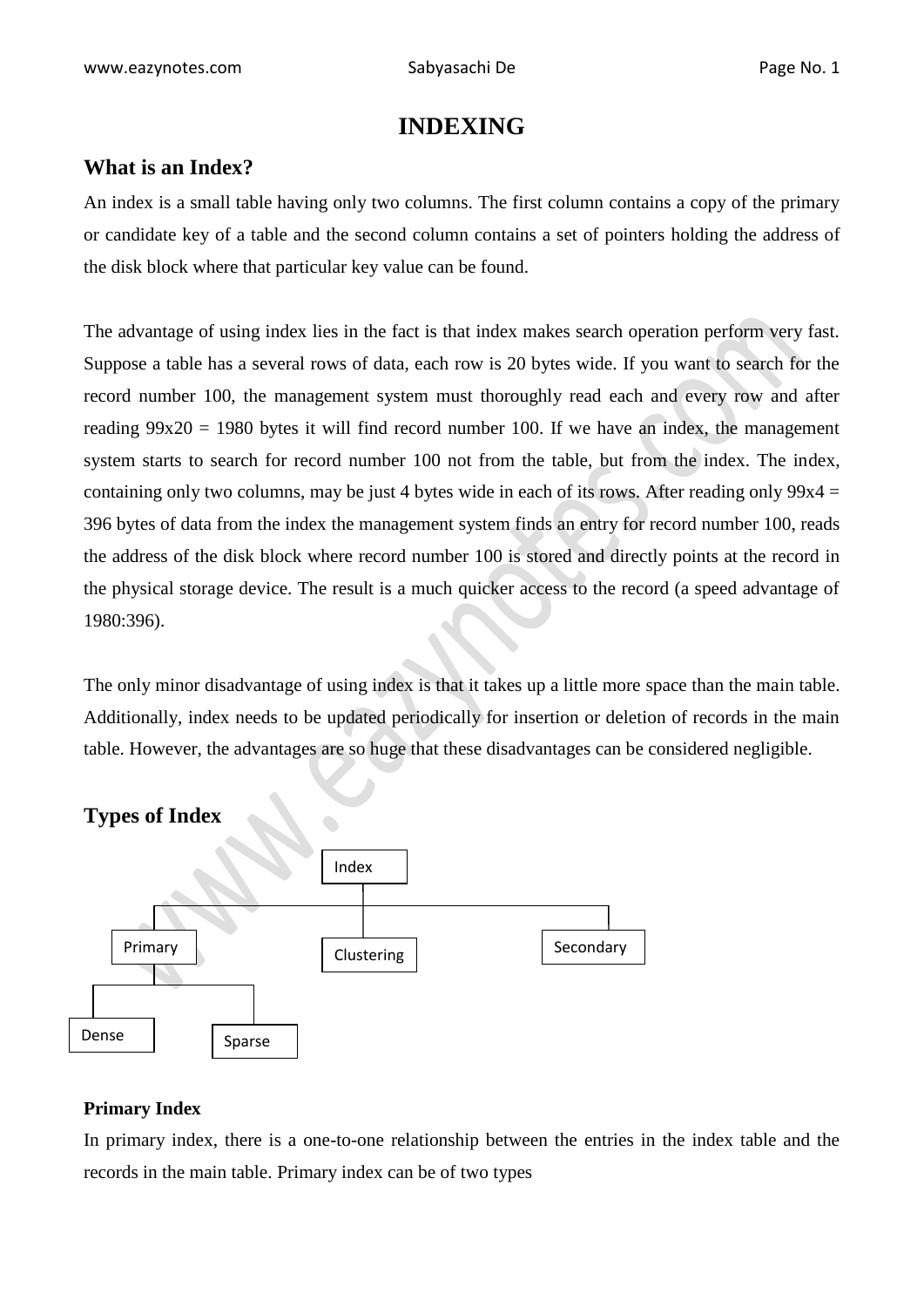**Dense Primary Index:** the number of entries in the index table is the same as the number of entries in the main table. In other words, each and every record in the main table has an entry in the index.

| Roll | Pointer | Roll |  |
|------|---------|------|--|
|      |         |      |  |
|      |         |      |  |
|      |         |      |  |
|      |         |      |  |
|      |         |      |  |

### **Sparse or Non-Dense Primary Index:**

For large tables the Dense Primary Index itself begins to grow in size. To keep the size of the index smaller, instead of pointing to each and every record in the main table, the index points to the records in the main table in a gap. See the following example.



As you can see, the data blocks have been divided in to several blocks, each containing a fixed number of records (in our case 10). The pointer in the index table points to the first record of each data block, which is known as the Anchor Record for its important function. If you are searching for roll 14, the index is first searched to find out the highest entry which is smaller than or equal to 14. We have 11. The pointer leads us to roll 11 where a short sequential search is made to find out roll 14.

## **Clustering Index**

It may happen sometimes that we are asked to create an index on a non-unique key, such as Dept-id. There could be several employees in each department. Here we use a clustering index, where all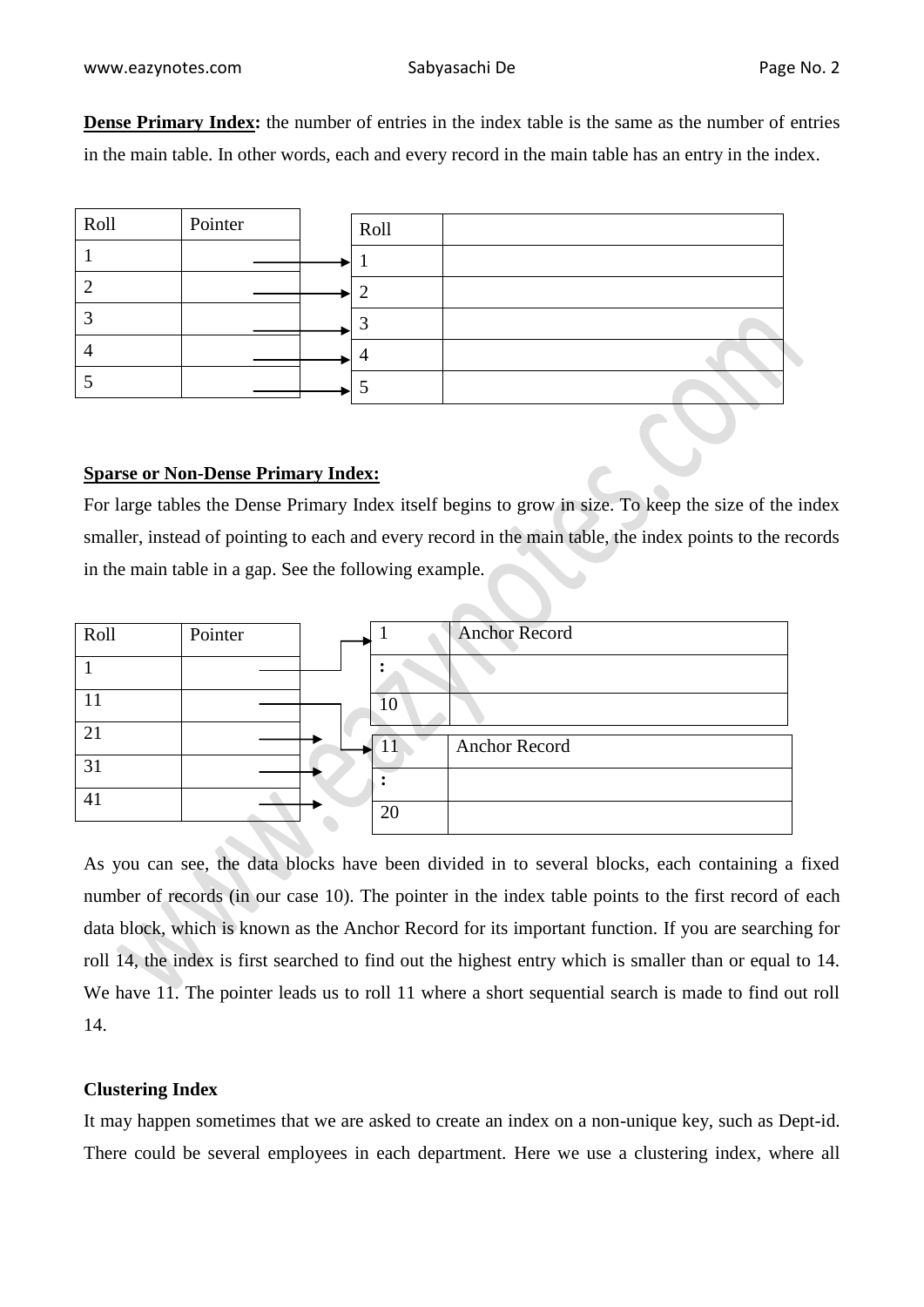employees belonging to the same Dept-id are considered to be within a single cluster, and the index pointers point to the cluster as a whole.



Let us explain this diagram. The disk blocks contain a fixed number of records (in this case 4 each). The index contains entries for 5 separate departments. The pointers of these entries point to the anchor record of the block where the first of the Dept-id in the cluster can be found. The blocks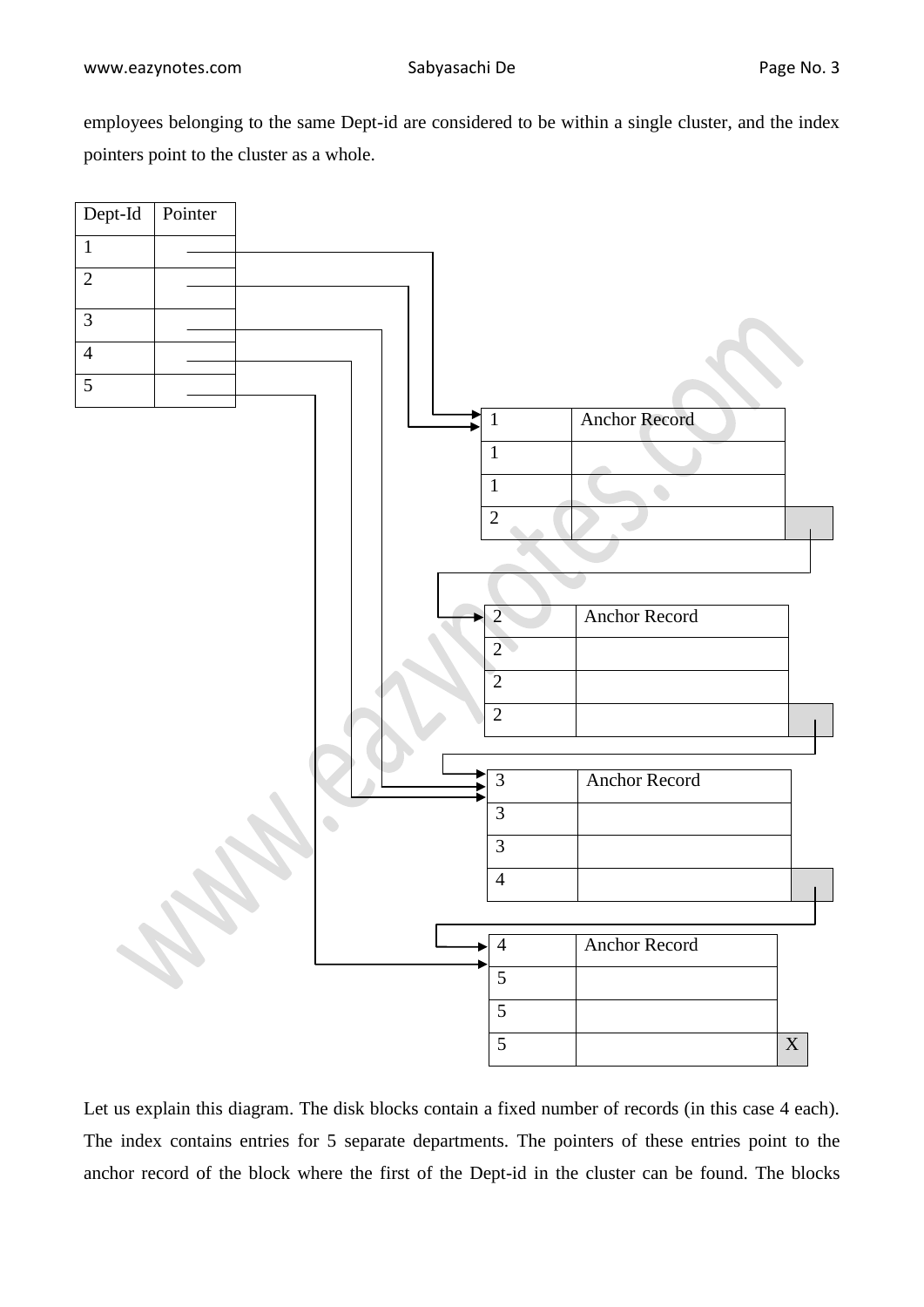themselves may point to the anchor record of the next block in case a cluster overflows a block size. This can be done using a special pointer at the end of each block (comparable to the next pointer of the linked list organization).

The previous scheme might become a little confusing because one disk block might be shared by records belonging to different cluster. A better scheme could be to use separate disk blocks for separate clusters. This has been explained in the next page.



In this scheme, as you can see, we have used separate disk block for the clusters. The pointers, like before, have pointed to the anchor record of the block where the first of the cluster entries would be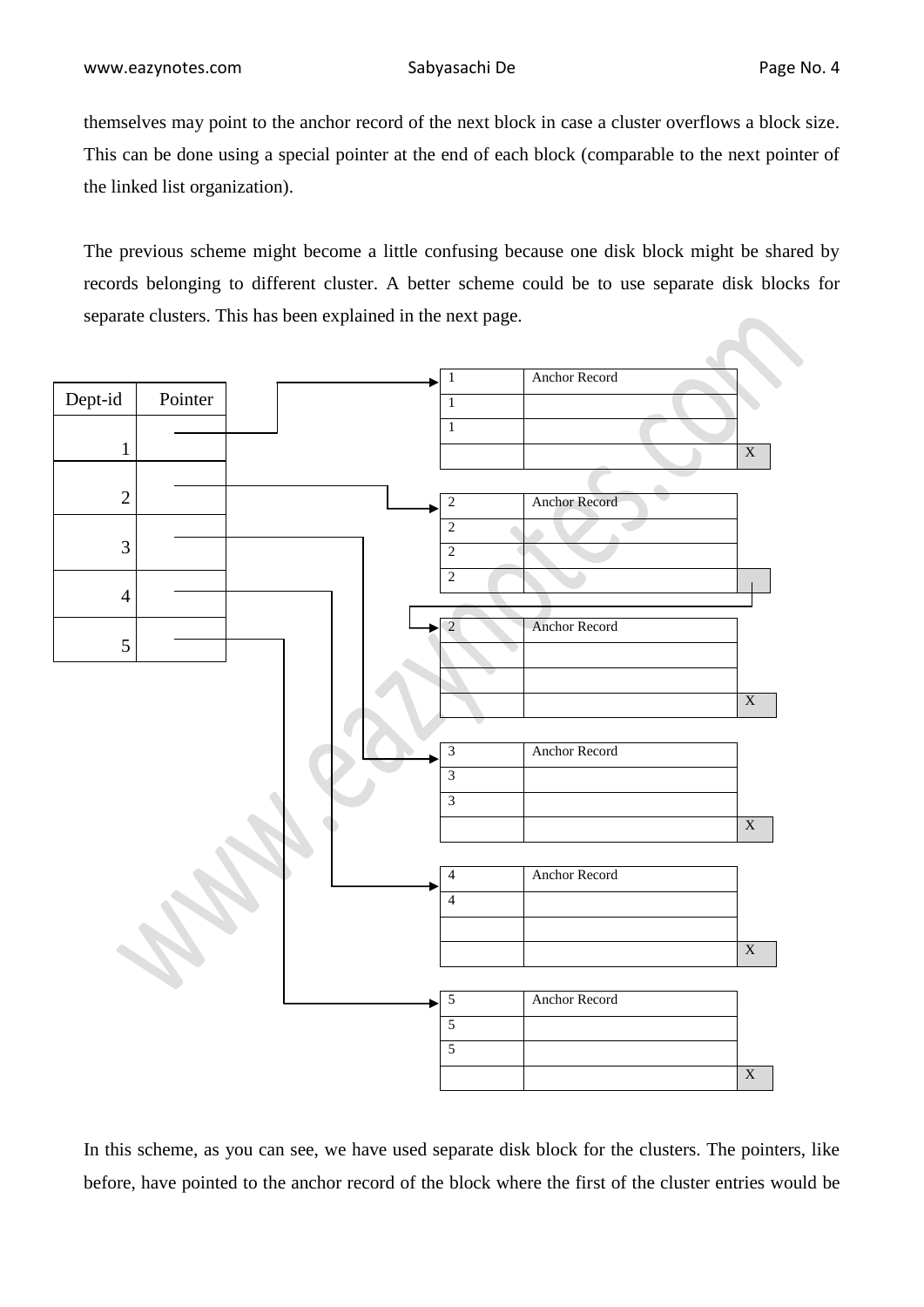found. The block pointers only come into action when a cluster overflows the block size, as for Deptid 2. This scheme takes more space in the memory and the disk, but the organization in much better and cleaner looking.

#### **Secondary Index**

While creating the index, generally the index table is kept in the primary memory (RAM) and the main table, because of its size is kept in the secondary memory (Hard Disk). Theoretically, a table may contain millions of records (like the telephone directory of a large city), for which even a sparse index becomes so large in size that we cannot keep it in the primary memory. And if we cannot keep the index in the primary memory, then we lose the advantage of the speed of access. For very large table, it is better to organize the index in multiple levels. See the following example.



In this scheme, the primary level index, (created with a gap of 100 records, and thereby smaller in size), is kept in the RAM for quick reference. If you need to find out the record of roll 14 now, the index is first searched to find out the highest entry which is smaller than or equal to 14. We have 1. The adjoining pointer leads us to the anchor record of the corresponding secondary level index, where another similar search is conducted. This finally leads us to the actual data block whose anchor record is roll 11. We now come to roll 11 where a short sequential search is made to find out roll 14.

#### **Multilevel Index**

The Multilevel Index is a modification of the secondary level index system. In this system we may use even more number of levels in case the table is even larger.